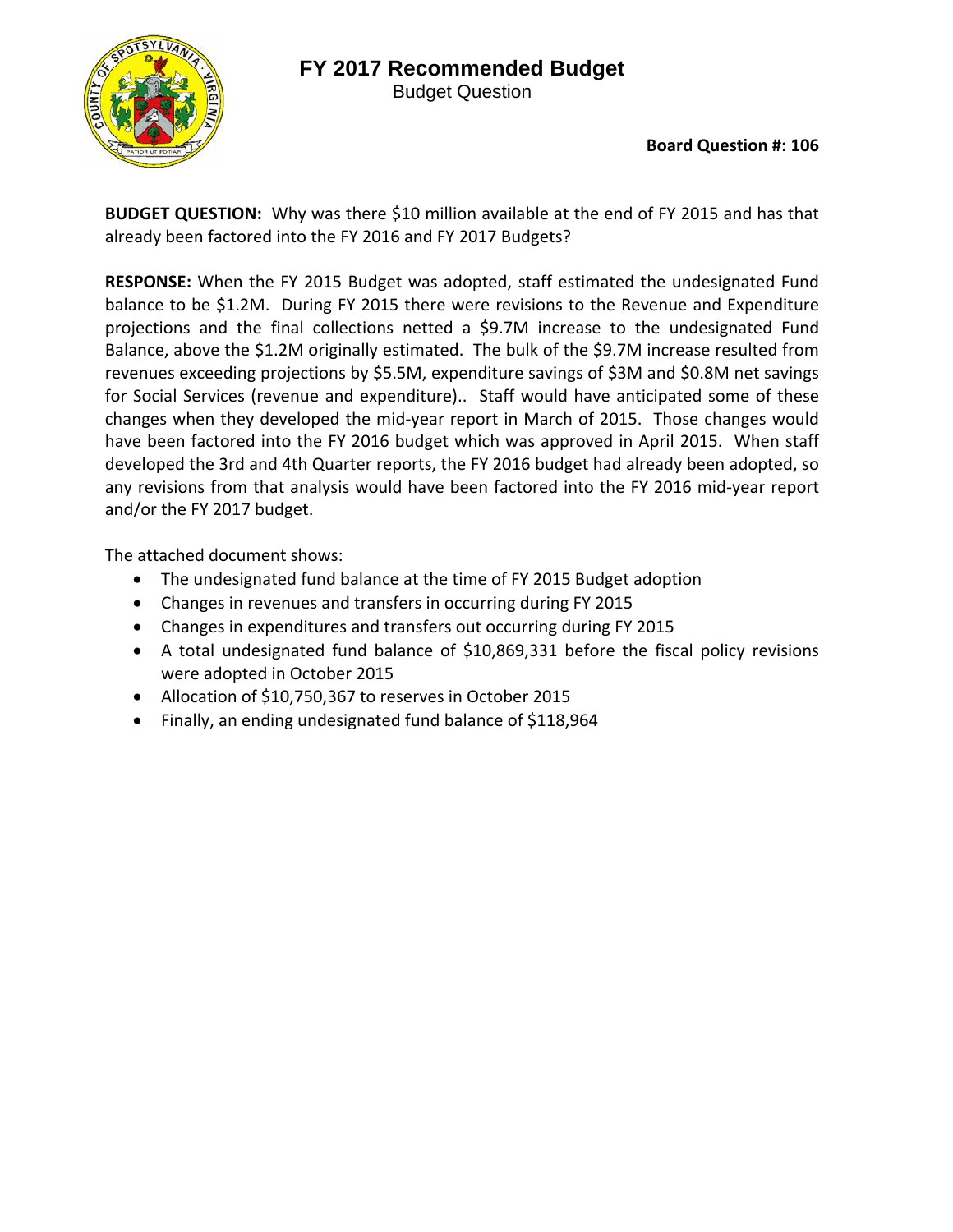| FY 2015 Undesignated Fund Balance (FY16 Adopted Budget)        | 1,158,802           |
|----------------------------------------------------------------|---------------------|
| <b>FY 2015 Excess Revenues:</b>                                |                     |
| <b>RE</b>                                                      | 1,497,529           |
| PP                                                             | 1,548,235           |
| Penalties/Interest/Admin Collection                            | 415,307             |
| Sales Tax/Communication Sales/Utility Consumer & Gross Receipt | (113,005)           |
| <b>BPOL</b>                                                    | 332,514             |
| Recordation                                                    | (191, 654)          |
| <b>Transient Occupancy</b>                                     | 49,183              |
| Decals                                                         | 121,302             |
| Meals                                                          | 286,242             |
| Gun permits                                                    | 20,814              |
| Interest investments                                           | 229,408             |
| <b>Excess Fee Clerks</b>                                       | (44, 502)           |
| RailRoad Reimb                                                 | (75,000)            |
| Refuse Disposal                                                | 716,547             |
| Recycling                                                      | (32, 816)           |
| <b>Plat Filing</b>                                             | 35,700              |
| Annual Peg Fee                                                 | 35,000              |
| <b>Planning Review</b>                                         | 142,564             |
| <b>GIS Fees</b>                                                | 103,862             |
| Sale of Govt Equip                                             | 41,478              |
| W/S Admin Fee                                                  | 441,163             |
| <b>Mobile Home Titling</b><br>Tax on Deeds Grantors Tax        | 6,132               |
| <b>DMV Rental Tax</b>                                          | 76,855<br>68,319    |
| <b>Compensation Board</b>                                      |                     |
| <b>Reduction in State Aid</b>                                  | 47,063<br>(221,754) |
| <b>Revenue Adjustments</b>                                     | 5,536,486           |
|                                                                |                     |
| FY 2015 Excess - Transfers from other Funds:                   |                     |
| TR from Code                                                   | 62,741              |
| TR from Fire/EMS                                               | 225,311             |
|                                                                | 288,052             |
| FY 2015 Expenditure Savings:                                   |                     |
| Turnover                                                       | (546,000)           |
| <b>HI Excess</b>                                               | (1,300,000)         |
| Contingency                                                    | (525,000)           |
| Bldg & Grounds                                                 | (215,000)           |
| <b>GS Maintenance</b>                                          | (57,000)            |
| ED - Prospect Dev & Regional Marketing                         | (78,090)            |
| Sheriff                                                        | (77,000)            |
| County Debt                                                    | (50,000)            |
| Tourism Projects/ Visitor Center                               | (41,588)            |
| Parks & Recreation                                             | (45,000)            |
|                                                                | (2,934,678)         |